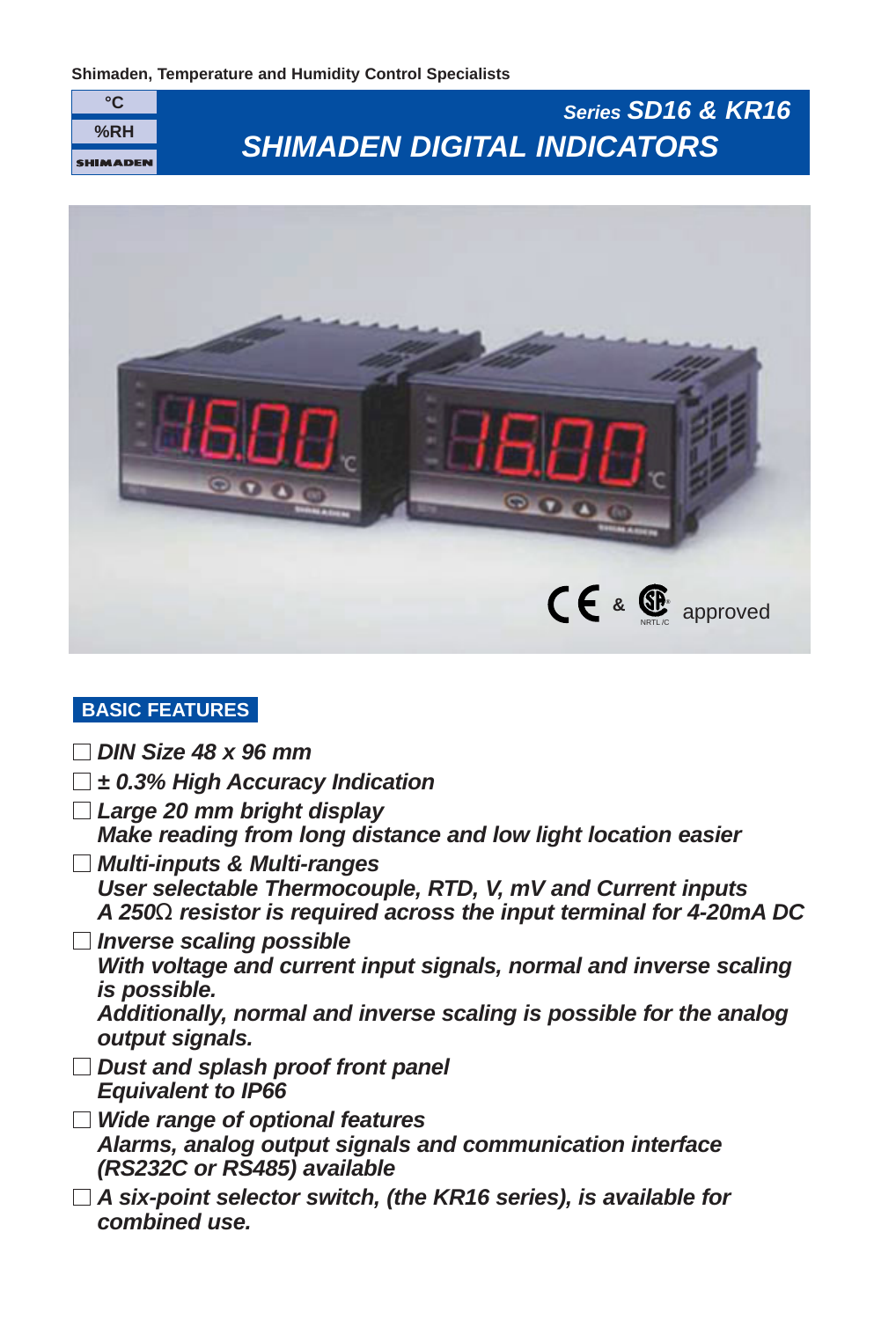- Digital display
- Action display
- Display accuracy
- Display accuracy range
- Display resolution
- Measured value display range
- Display update cycle
- **Setting**
- Setting
- Setting range
- Input
- Type of input
- Thermocouple
- External resistance
- Input impedance
- Burnout
- Cold junction temperature compensation accuracy
- R.T.D.
- Amperage
- Lead wire tolerable resistance
- Voltage (mV)
- Voltage (V)
- Input impedance
- Current
- Input impedance
- Input scaling function
- Scaling range
- Span
- Position of decimal point
- Sampling cycle
- PV bias
- PV filter • Isolation
- Alarm output (option)
- Number of alarm points
- Alarm type
- Alarm setting range
- Alarm action
- Alarm sensitivity
- Alarm output / rating
- Alarm output update cycle
- : Process value (PV) 7 segment Red LED 4 digits (H: 20mm)
- : 1 point of parameter display (SET) by green LED
- : 1 point of communication display (COM) by green LED
- : 2 points of alarm (AL1, AL2) by red LED
- : ±(0.3% FS+1 digit) within measuring range
- : Excluding cold junction temperature compensation accuracy in the case of thermocouple input
- : ±5%FS for temperature below 400˚C of thermocouple B
- : When the thermocouple [T, U] indication value is 0~100˚C, 0.5%FS and when it is below -100˚C, 1%FS
- : 23˚C±5˚C (18~28˚C)
- : Depends on measuring range (0.001, 0.01, 0.1, 1)
- : -10~110% of measuring range (Accuracy guaranteed for value is within measuring range only)
- : For R.T.D. input of -200~600˚C: 210~680˚C
	-
- : 0.5~5.0 seconds (0.5 steps)
	- When 0.5 second or more is set, there may occur a difference among the displayed value, the analog output and the communication data.
- : By four (4) front key switches
- : Same as measuring range
- : Three-type multiple input of Thermocouple, R.T.D., Voltage (mV, V)
	-
- Refer to measuring range code table
- : 100Ω max.
- : 500KΩ max.
- : Standard feature (Up-scale)
- : ±1˚C (18~28˚C range)
- : ±2˚C (5~18˚C, 28~45˚C range)
- (±5˚C to the negative side of measuring range in case of T and U input)
- : JIS Pt100Ω 3-wire type
- : Approx. 0.25mA
- :  $5\Omega$  max. / wire (3 lead wire should have same resistance) When the resistance value of each wire is same
- : 0~10mV DC
- : 0~5V, 1~5V, 0~10V DC
- : 500KΩ min.
- : 4~20mA DC
- : 250Ω [A shunt resistor (option) needs to be connected to the terminal]
- : Scaling possible for voltage (mV, V) or current (mA) input and inverse
- scaling possible.
- : -1999~9999 unit
- : 10~5000 unit
- : None, 0.0, 0.00, 0.000
- : 0.5 seconds
- 
- :  $0 100$  seconds  $(0 =$  without filter)
- : Between input and analog output
- : 2 (AL1 and AL2) for both normal open and common
- : Selectable from combinations of the following 4 types
- : High limit absolute value without inhibit action
- : High limit absolute value with inhibit action
- : Lower limit absolute value without inhibit action
- : Lower limit absolute value with inhibit action
- : Within measuring range or within full scaling range
- : ON-OFF action
- : 1~999 unit Within measuring range
- : Contact 1a (common) / 240V, AC1.5A (resistive load)
- : 0.5 seconds
- : For thermocouple [K] input of -199.9~800˚C: -273.1~900.0 ˚C : B, R, S, K, E, J, T, N, {U, L (DIN 43710)}, WRe5-26 0~5Ω: 0.05˚C, 5~10Ω: 0.2˚C, 10~20Ω: 0.6˚C, 20~30Ω: 1.4˚C max.
- : ±200 unit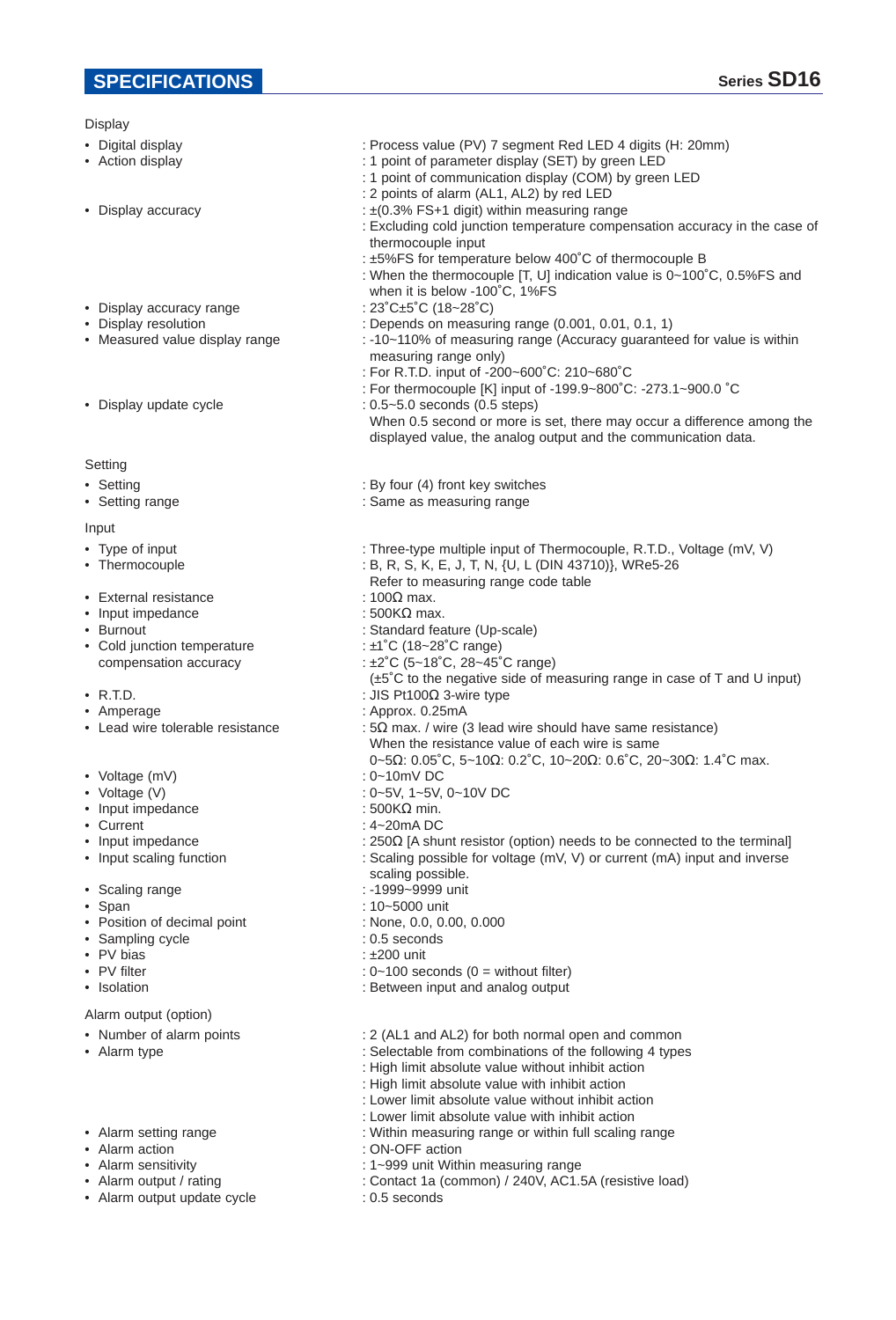## Analog output (option)

- Analog output type
- Output resolution
- Output accuracy
- Output scaling
- Output update cycle
- Communication (option)
- Communication type
- Communication system • Communication speed
- Data bit length
- Communication address
- Multi-drop connection
- Communication delay
- Communication code

#### Othere

- Data storage
- Ambient conditions for use Temperature and Humidity
- Height
- Installation category
- Degree of pollution
- Power supply voltage
- Power consumption
- Applicable standard Safety EMC
- Dust proof/Drip proof
- Insulation resistance
- Dielectric strength
- Case material
- External dimensions
- Mounting
- Panel thickness
- Panel cutout
- Weight
- : 0~10mV DC (output resistance: 10Ω)
- : 0~10V DC (load current: 1mA max.)
- : 4~20mA DC (load resistance: 300Ω max.)
- : Approx. 0.03% (1/3000)
- : ±(0.3%FS + 1 digit) of display value
- : Within measuring range (inverse scaling possible)
- : 0.5 seconds
- : RS-232C, RS-485
- : Half duplex start-stop synchronized system
- : 1200, 2400, 4800, 9600, 19200 bps
- : 7 bit even parity 1 stop bit
- 8 bit non parity 1 stop bit
- : 1~255
- : 31 max. (with RS-485)
- : 0~50.0 milli-seconds
- : ASCII code
- : By non volatile memory (EEPROM)
- : -10~50˚C/90%R max. (on condition that there is no dew condition)
- : 2000m above sea level or lower
- : Category II
- : Degree 2
- : 100~240V AC±10%, 50/60Hz
- 24V AC/DC ±10% (option)
- : 11VA (AC) max., 7W (DC) max.
- : IEC 1010-1 and EN61010-1
- : EN61326
- (EMC testing Display accuracy: +5% FS)
- : IP66 (Complies with the IEC 529-IP66)
- : Between input/output terminal and power supply terminal: 500V DC 20MΩ minimum
- : Between input/output terminal and protective conductor terminal 500V DC 20MΩ minimum
- : 1 min. at 2300V AC between input/output terminal and power supply terminal
- : 1 min. at 1500V AC between power supply terminal and protective conductor terminal
- : PPO resin molding (equivalent to UL94V-1)
- : H48 x W96 x D110 mm
- : Push-in panel (one-touch mount)
- : 1.0~4.0 mm
- : H45 x W92 mm
- : Approx. 250g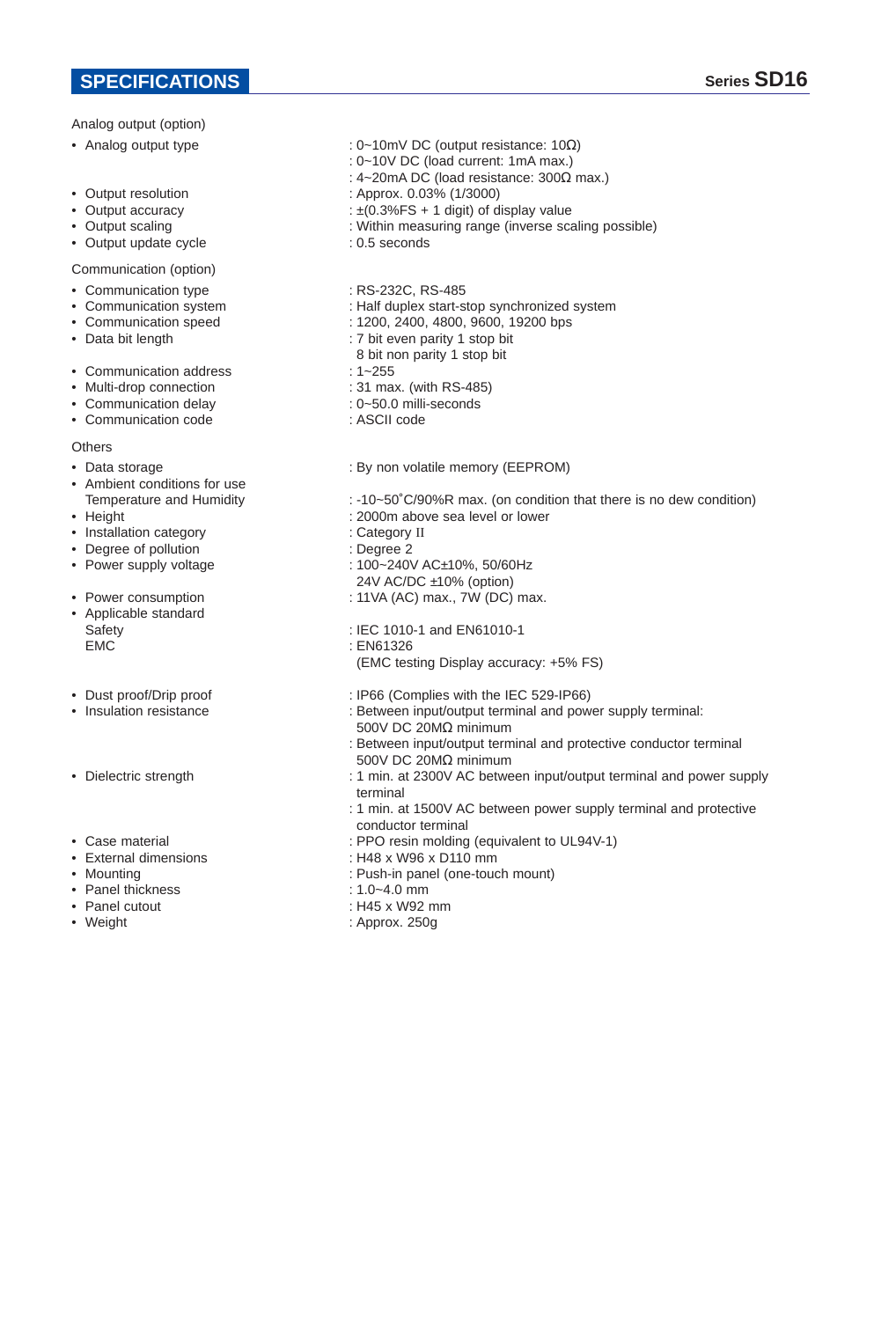## **SPECIFICATIONS**

Selector KR16 series

- No. of switching points
- No. of switching circuits
- Switching operation method
- Applicable signal contact rating
- Contact method
- Voltage
- Current
- Contact resistance
- Operating ambient temperature range
- Operating ambient humidity range
- Material
- Color
- External dimensions
- Panel cutout
- Mounting
- Panel thickness
- Weight
- : 6
- 
- : 2
- : Push button switching
- : DC voltage, current (R.T.D.is not applicable)
- : Contact slide
- : 30V DC max.
- : 100mA DC max.
- : 300m Ω max.
- : -10~50˚C
- : 90% RH max.
- : PPO resin
- : Case : Munsell No. N-1 or compatible
- Front Panel: Munsell No. N-1 or compatible
- : H48 x W96 x D118 (panel depth: 100) mm
- : H45 x W92 mm
- : Push-in panel (one-touch mount)
- : 1.0~4.0 mm
- : Approx. 250g

## **APPLICATION EXAMPLE**

1. Selection of T. C. Switching



3. Selection of Analog Output (Voltage)

 $KR16$   $\rightarrow$  Indicator **Controller** Controller Control Signal Control Signal Analog Output Analog Output Recorder

2. Selection of Voltage Switching



4. Installation Example With SD16



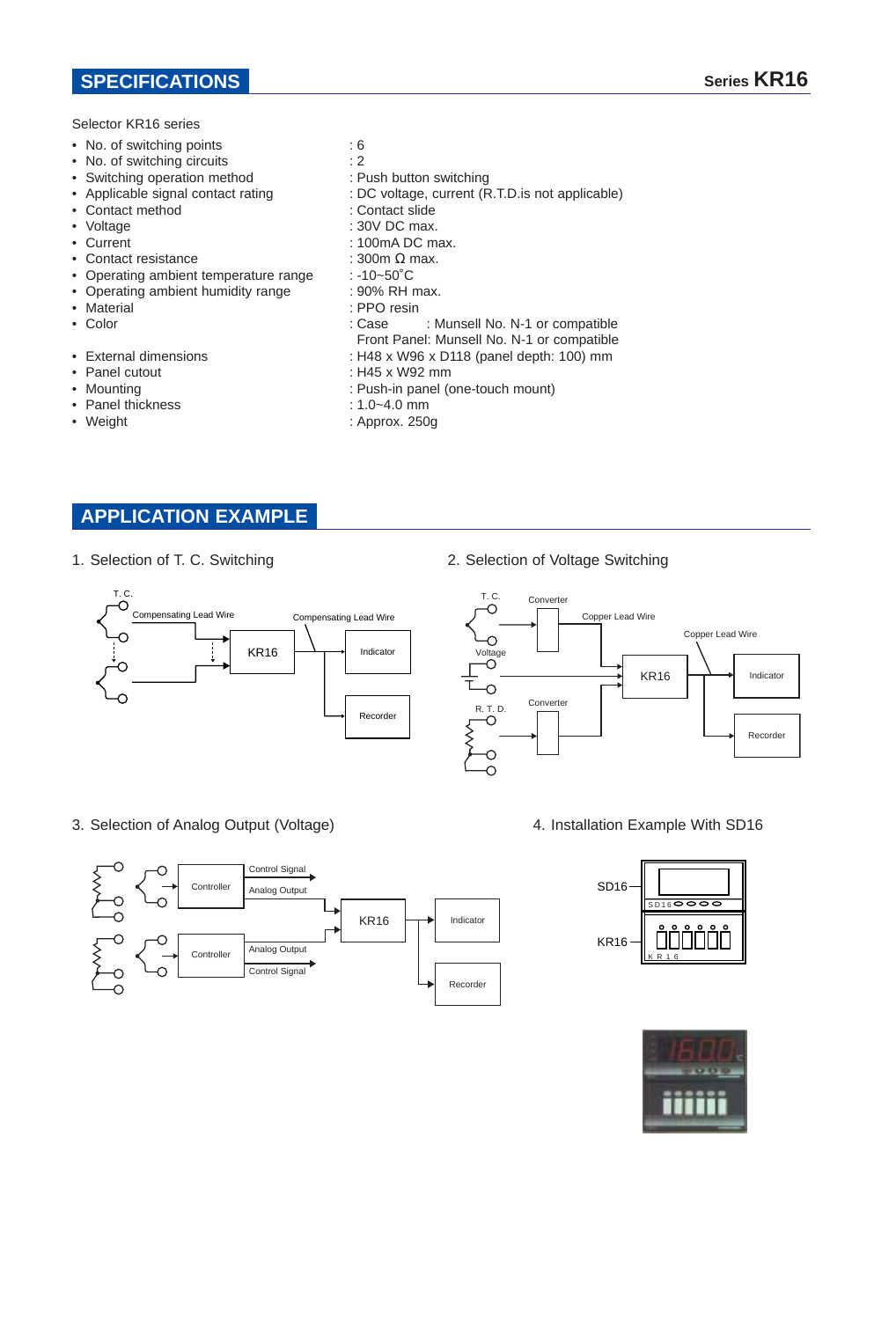|                | <b>ITEM</b>                                            |                    | CODE   |  |  |   |                                                             |                                       | <b>SPECIFICATIONS</b>                                           |                                                     |              |  |  |
|----------------|--------------------------------------------------------|--------------------|--------|--|--|---|-------------------------------------------------------------|---------------------------------------|-----------------------------------------------------------------|-----------------------------------------------------|--------------|--|--|
|                | <b>SERIES</b>                                          | SD <sub>16</sub> - |        |  |  |   |                                                             |                                       | DIN Size $48 \times 96$ mm<br>Digital Indicator                 |                                                     |              |  |  |
|                |                                                        | $\overline{4}$     |        |  |  |   |                                                             | Current (4~20mA DC)                   |                                                                 |                                                     |              |  |  |
|                |                                                        |                    |        |  |  |   |                                                             |                                       | A shunt resistor (option) needs to be connected to the terminal |                                                     |              |  |  |
|                |                                                        |                    |        |  |  |   |                                                             |                                       | *Thermocouple B, R, S, K, E, J, T, N,                           |                                                     |              |  |  |
| $\overline{2}$ | <b>INPUT</b>                                           |                    |        |  |  |   |                                                             |                                       |                                                                 | {U, L (DIN 43710)}                                  | Value set at |  |  |
|                |                                                        |                    | 8      |  |  |   |                                                             |                                       | Multi input                                                     | $*$ R.T.D. Pt100 $\Omega$                           | $K$ 0~1200C  |  |  |
|                |                                                        |                    |        |  |  |   |                                                             |                                       |                                                                 | *Voltage (mV, V) $0 \sim 10$ MV DC, $0 \sim 5V$ DC, | when shipped |  |  |
|                |                                                        |                    |        |  |  |   |                                                             |                                       |                                                                 | 0~10V DC, 1~5V DC                                   |              |  |  |
|                |                                                        |                    | $90 -$ |  |  |   |                                                             | 100~240V AC±10% (50/60Hz)             |                                                                 |                                                     |              |  |  |
| 3              | <b>POWER SUPPLY</b><br>$08 -$                          |                    |        |  |  |   | 24V AC ±10% (50/60Hz) / 24V DC ±10%                         |                                       |                                                                 |                                                     |              |  |  |
|                | $\Omega$<br>ALARM OUTPUT (OPTION)                      |                    |        |  |  |   | None                                                        |                                       |                                                                 |                                                     |              |  |  |
| 4              |                                                        |                    |        |  |  |   | Individual setting, individual output 2 points (1c contact) |                                       |                                                                 |                                                     |              |  |  |
|                |                                                        |                    |        |  |  |   |                                                             |                                       | Contact capacity: 250V AC 1.5A / resistive load                 |                                                     |              |  |  |
|                |                                                        | $\Omega$           |        |  |  |   | None                                                        |                                       |                                                                 |                                                     |              |  |  |
| 5              | 3<br>ANALOG OUTPUT (OPTION)<br>$\overline{4}$          |                    |        |  |  |   |                                                             |                                       | $0 - 10$ mV DC                                                  | Output resistance: $10\Omega$                       |              |  |  |
|                |                                                        |                    |        |  |  |   |                                                             |                                       | $4 - 20$ mA DC                                                  | Load resistance: $300\Omega$ max.                   |              |  |  |
|                | 6                                                      |                    |        |  |  |   | $0 - 10V$ DC                                                | Load resistance: 1mA max.             |                                                                 |                                                     |              |  |  |
|                |                                                        |                    |        |  |  |   | $\Omega$                                                    |                                       | None                                                            |                                                     |              |  |  |
| 6              | 5<br>COMMUNICATION FUNCTION (OPTION)<br>$\overline{7}$ |                    |        |  |  |   |                                                             |                                       | RS-485                                                          |                                                     |              |  |  |
|                |                                                        |                    |        |  |  |   |                                                             |                                       | <b>RS-232C</b>                                                  |                                                     |              |  |  |
| 7              | <b>REMARKS</b>                                         |                    |        |  |  |   |                                                             | $\Omega$                              | Without                                                         |                                                     |              |  |  |
|                |                                                        |                    |        |  |  | 9 |                                                             | With (Please consult before ordering) |                                                                 |                                                     |              |  |  |

# **MEASURING RANGE CODES**

| <b>INPUT</b>        | <b>TYPE</b>    | <b>CODE</b> | RANGE (°C)                                                                                       |                           |          | RANGE<br>$(^{\circ}F)$                                                                                                   |                       |       |
|---------------------|----------------|-------------|--------------------------------------------------------------------------------------------------|---------------------------|----------|--------------------------------------------------------------------------------------------------------------------------|-----------------------|-------|
|                     | B              | 01          | $\Omega$                                                                                         | $\tilde{\phantom{a}}$     | 1800     | $\Omega$                                                                                                                 |                       | 3300  |
|                     | R              | 02          | $\Omega$                                                                                         | $\widetilde{\phantom{m}}$ | 1700     | $\Omega$                                                                                                                 | $\tilde{\phantom{a}}$ | 3100  |
|                     | S              | 03          | $\Omega$                                                                                         | $\tilde{\phantom{a}}$     | 1700     | $\Omega$                                                                                                                 | $\tilde{\phantom{a}}$ | 3100  |
|                     | K              | 04          | $-199.9$                                                                                         | $\widetilde{\phantom{m}}$ | 800.0    | $-300$                                                                                                                   | $\tilde{\phantom{a}}$ | 1500  |
|                     | K              | 05          | $\Omega$                                                                                         | $\widetilde{\phantom{m}}$ | 1200     | $\Omega$                                                                                                                 | $\tilde{}$            | 2200  |
| <b>THERMOCOUPLE</b> | E              | 06          | $\Omega$                                                                                         | $\tilde{\phantom{a}}$     | 700      | $\Omega$                                                                                                                 | $\tilde{}$            | 1300  |
|                     | J              | 07          | $\Omega$                                                                                         | $\tilde{\phantom{a}}$     | 600      | $\Omega$                                                                                                                 | $\tilde{}$            | 1100  |
|                     | т              | 08          | $-199.9$                                                                                         | $\widetilde{\phantom{m}}$ | 300.0    | $-300$                                                                                                                   | $\tilde{}$            | 600   |
|                     | N              | 09          | $\Omega$                                                                                         | $\widetilde{\phantom{m}}$ | 1300     | $\Omega$                                                                                                                 | $\tilde{\phantom{a}}$ | 2300  |
|                     | U<br>$*1$      | 10          | $-199.9$                                                                                         | $\tilde{\phantom{a}}$     | 300.0    | $-300$                                                                                                                   |                       | 600   |
|                     | $*1$           | 11          | $\Omega$                                                                                         | $\tilde{\phantom{a}}$     | 600      | $\Omega$                                                                                                                 | $\tilde{\phantom{a}}$ | 1100  |
|                     | *2 WRe5-26     | 12          | $\Omega$                                                                                         | $\widetilde{\phantom{m}}$ | 2300     | $\Omega$                                                                                                                 |                       | 4200  |
| R.T.D.              | Pt100 $\Omega$ | 31          | $-200$                                                                                           | $\tilde{\phantom{a}}$     | $600 *3$ | $-300$                                                                                                                   |                       | 1100  |
|                     | Pt100 $\Omega$ | 32          | $-100.0$                                                                                         | $\tilde{}$                | 100.0    | $-150.0$                                                                                                                 | $\tilde{}$            | 200.0 |
|                     | $0 - 10$ m $V$ | 71          | Initial value: $0.0 - 100.0$<br>Scaling setting range:<br>$-1999 - 9999$<br>Span: 10~5000 counts |                           |          | Thermocouple B, R, S, K, E, J, T,<br>N: JIS/ANSI/IEC<br>*1 Thermocouple U, L: DIN 43710<br>*2 Thermocouple WRe5-26: Made |                       |       |
| <b>VOLTAGE</b>      | $0 - 5V$       | 81          |                                                                                                  |                           |          |                                                                                                                          |                       |       |
|                     | $1 - 5V$       | 82          |                                                                                                  |                           |          |                                                                                                                          |                       |       |
|                     | $0 - 10V$      | 83          |                                                                                                  |                           |          |                                                                                                                          |                       |       |
| <b>CURRENT</b>      | $4 - 20mA$     | 95          |                                                                                                  |                           |          | of Hoskins                                                                                                               |                       |       |

\*3: -200.0 ~ 600.0 °C range available. Please specify when ordering.

# **ORDERING INFORMATION**

|  | <b>TEM</b>     |              |   | CODE | <b>SPECIFICATIONS</b>                 |
|--|----------------|--------------|---|------|---------------------------------------|
|  | <b>SERIES</b>  | <b>KR16-</b> |   |      | Push button six-point selector        |
|  | <b>REMARKS</b> |              |   |      | Without                               |
|  |                |              | 9 |      | With (Please consult before ordering) |